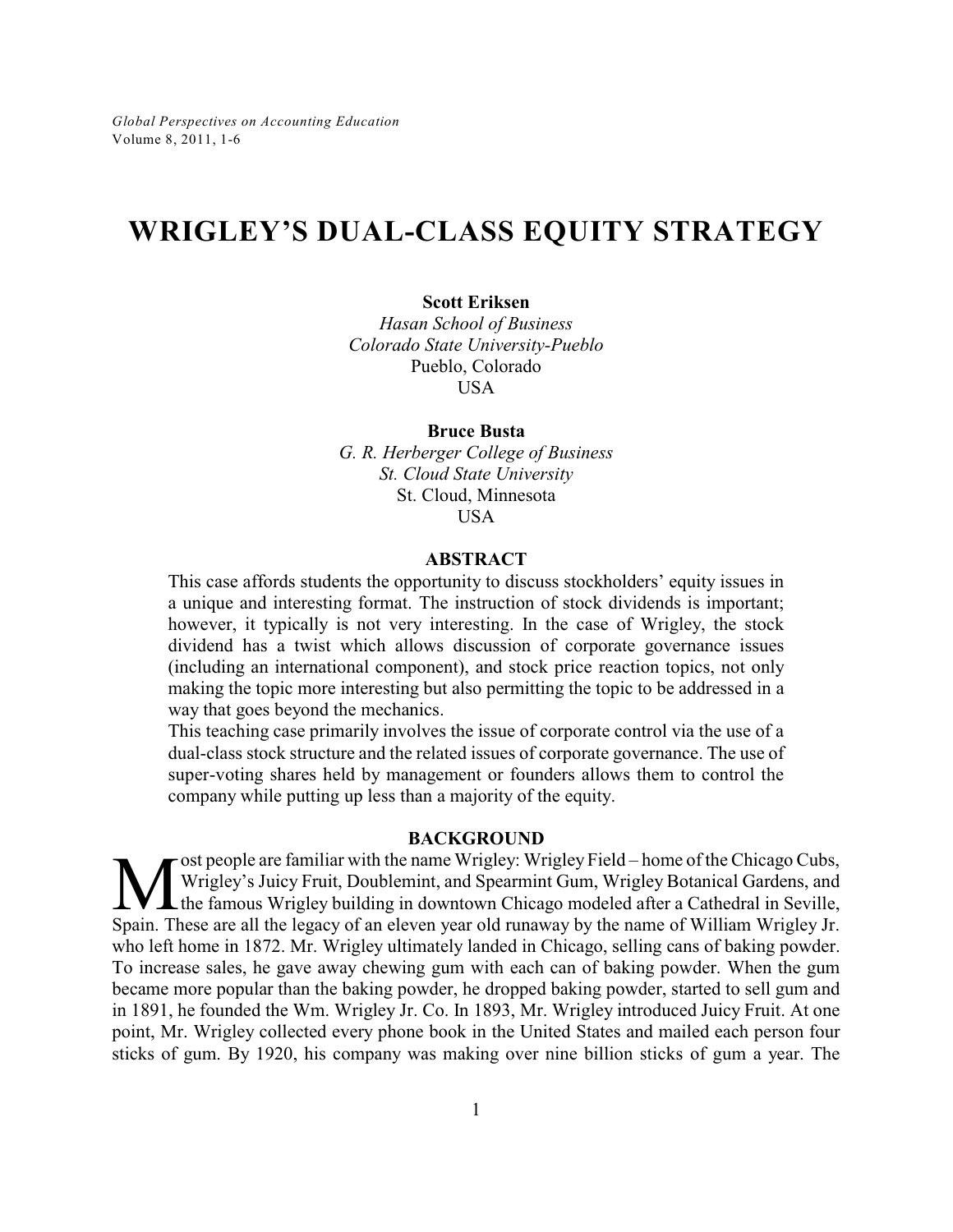company went public in 1923, listing its shares on the New York Stock Exchange (NYSE) using the symbol WWY.

For over four generations, the Wrigleys have directed the company. William Wrigley Jr. stepped down in 1925 and turned the company over to his son Phillip Wrigley. Continuing the Wrigley dynasty, Phillip led the company until 1961 and then Phillip's son, William Wrigley Jr., (this is the second William Wrigley Jr.) became the CEO. In 1999, upon the untimely death of his father, another William Wrigley Jr. (this is the third William Wrigley Jr.) took the helm of the company.

When the current William Wrigley Jr. became the chief executive, sales were languishing and the company culture was conservative. At age 35, the young "Bill" Wrigley began to stir up the company by taking over competitors, acquiring debt, hiring top executives from outside the company and introducing new flavors. This was a dramatic break from the past; when Bill had suggested that the company should expand into mints, his father had responded: "We know gum." - end of discussion. Additionally, Bill relaxed the dress code and did not follow his father's tradition of being called "Mr. Wrigley," which in the 1990's was quite an archaic business practice. He also started an aggressive acquisition program. In its first 82 years, WWY had only four brands of chewing gum. However, since Bill took over, its portfolio of products has grown at a tremendous rate, both through innovation and acquisitions. In 2004, only five years after taking control of the company, young Wrigley purchased Altoids mints and Life Savers candies for \$1.48 billion. In 2005 alone, the company launched 72 new products. WWY became one of the fastest growing publicly traded food companies and was selected by Fortune magazine in 2005 as one of the "100 Best Companies to Work For." It was also listed in the "Top Ten" for its low employee turnover and excellent employee vacation policies.

#### **DUAL-CLASS STRUCTURES**

From the mid 1920s to the mid 1980s, the NYSE refused to list a company's stock unless each share of any class had exactly one vote, subsequently referred to as the "one-share, one-vote principle". The other exchanges sought a competitive advantage by accepting listings of common shares with different voting rights, although within limits. In 1986, the directors of the NYSE declared a moratorium on the enforcement of its one-share, one-vote rule and appointed a committee to review "qualitative listing standards". This resulted in many companies adopting dual-class structures with disparate voting rights.

In response to the NYSE moratorium, the Security and Exchange Commission (SEC) held unusual public hearings to determine whether it should require the NYSE to enforce the one-share, one-vote rule or whether to adopt a one-share, one-vote rule for all exchanges. By 1988, these debates ultimately resulted in SEC Rule 19c-4, which required a one-share, one-vote rule to protect the voting power of existing shareholders. However, the United States Court of Appeals for the District of Columbia subsequently invalidated rule 19c-4, claiming it exceeded the SEC's authority (Bainbridge, 1991). In 1994, the NYSE, the American Stock Exchange, and the NASDAQ eventually agreed to a common one-share, one-vote rule that largely paralleled 19c-4. Companies with existing dual-class structures were grandfathered.

#### **AN INTRIGUING SPECIAL STOCK DIVIDEND**

In April 1986, WWY, which had been listed on the NYSE since 1923, took advantage of the previously discussed NYSE moratorium and created a dual-class common stock structure by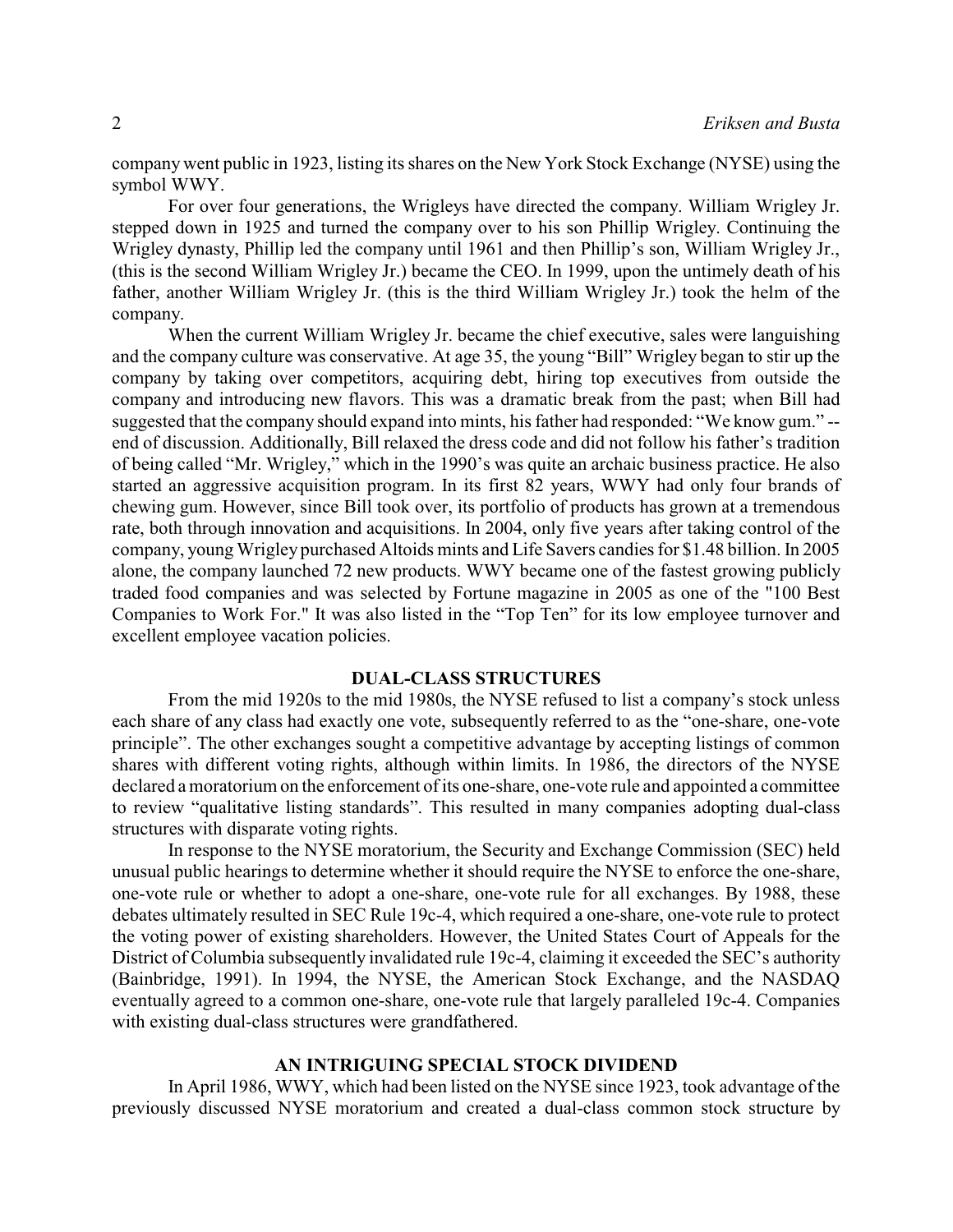creating a new class of common shares – Class B, which were distributed as part of a 3 for 1 stock split. For each share of common stock, another share of common stock and a share of the Class B common stock were received. This Class B common stock has two distinct features: first, each Class B common share has 10 votes compared to one vote for each share of common stock, and secondly, the Class B common shares have restricted transferability and are not listed on any stock exchange. Nonetheless, they may be converted at any time on a share per share basis into common stock, which is traded on the NYSE and as such is freely tradable and transferable. Since the Class B shares are not listed on any exchange, they must be converted into common stock prior to any sale.

On April 17, 2006, the WWY board of directors declared a stock dividend of Class B common stock to be distributed to all common shareholders, and Class B shareholders. Distribution was on May 1, 2006. A 1 for 4 stock dividend was paid to common shareholders; that is, a common shareholder received a Class B share for every four shares of common stock held. Additionally, a 1 for 4 stock dividend was paid to Class B common shareholders; that is, for every four shares of Class B common stock held, a Class B common shareholder received one share of Class B common stock.

### **Owners' Equity Information**

The Balance Sheet of WWY's December 31, 2005 annual report is recreated below (all dollar amounts in thousands, shares in actual amounts). As of December 31, 2005, WWY had 199,230,000 common shares issued and 9,631,000 common shares held in treasury. WWY had 35,619,000 Class B common shares issued and 2,408,000 Class B common shares held in treasury, for a total of 33,211,000 Class B common shares outstanding. No significant common stock or Class B common stock transactions occurred prior to April 17, 2006 or before the May 1, 2006 stock distribution.

#### **POSTSCRIPT**

In October 2006, for the first time in its history, WWY named a non-family member as chief executive – William D. Perez. William Wrigley Jr. assumed the new post of executive chairman, a position which reports to the board of directors.

In April 2008, WWY agreed to be acquired by Mars Inc. for approximately \$23 billion in a deal that was to be partially financed by Berkshire Hathaway. In January 2010, Bill left Wrigley's, 15 months after the company was sold to Mars, Inc., to pursue other business and philanthropic interests.<sup>1</sup>

## **QUESTIONS/REQUIREMENTS**

- 1. a. Forthe April 17, 2006 stock dividend, determine how many new Class B shares were issued and journalize the dividend declaration and issuance. Please show your computations. Assume that this is a "large stock dividend" and the Class B shares have a stated value of 6.69 cents per share.
	- b. Assume that no significant transactions had occurred until the issuance and distribution of the stock dividend, i.e, assume the valuations on the December 31, 2005 Balance Sheet for the pre-stock dividend valuations. Reconstruct the

<sup>&</sup>lt;sup>1</sup>Chicagopressrelease.com. January, 22 2010. "William Wrigley Jr. leaves gum giant." [http://chicagopressrelease.](http://chicagopressrelease.com/news/william-wrigley-jr-leaves-gum-giant) [com/news/william-wrigley-jr-leaves-gum-giant](http://chicagopressrelease.com/news/william-wrigley-jr-leaves-gum-giant)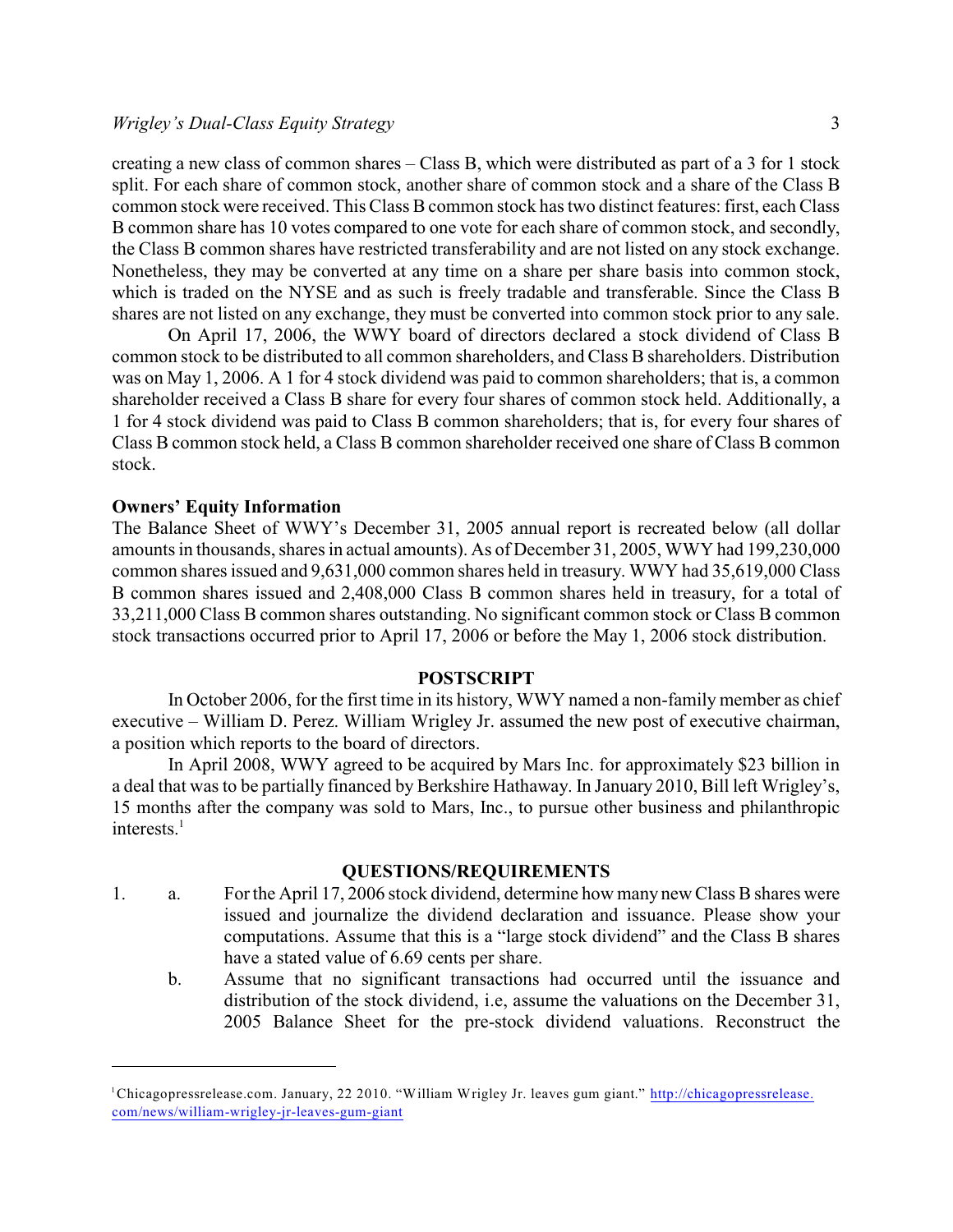shareholders' equity section of the Balance Sheet immediately following the distribution of the stock dividend on May 1, 2006. What impact did the stock dividend have on shareholders' equity and its components of retained earnings and contributed capital? What impact did the stock dividend have on the capital structure of WWY? What impact did the stock dividend have on the total assets of WWY?

- 2. Where dual-class structures exist, they are predominately found in family or founder dominated businesses, including Comcast (Roberts family), Media General (Bryan family), News Corporation (Murdoch family), The Washington Post Co. (Graham family), Dow Jones & Co. (Bancroft family), Ben and Jerry's Ice Cream (Ben Cohen and JerryGreenfield) and as well as Google (Larry Page and Sergey Brin). Why is a dual class structure more prominent in family or founder dominated businesses?
- 3. Dual-class structures are an anathema on U.S. exchanges, yet Canada has a long tradition of dual-class shares. Europe has recently adopted the "break-through" rule, which prohibits deviations from one share - one vote structures. What are the arguments for and against a dual-class structure? (Hint - Try an internet search using these terms: "dual-class equity," "break-through rule," "Golden Share," "VW Law.")

|                                                  | 2005        | 2004               |
|--------------------------------------------------|-------------|--------------------|
| <b>ASSETS</b>                                    |             |                    |
| Current assets:                                  |             |                    |
| Cash and cash equivalents                        | \$257,704   | \$628,553          |
| Short-term investments, at amortized cost        | 1,100       | 22,764             |
| Accounts receivable (less allowance for doubtful | 412,931     | 356,389            |
| accounts: 2005 - \$8,013; 2004 - \$11,682)       |             |                    |
| Inventories:                                     |             |                    |
| Finished goods                                   | 213,915     | 135,527            |
| Raw materials, work in process and supplies      | 287,810     | 262,580            |
| Total Inventories:                               | 501,725     | 398,107            |
|                                                  |             |                    |
| Other current assets                             | 93,903      | 65,336             |
| Deferred income taxes - current                  | 38,731      | 34,761             |
| <b>Total current assets</b>                      | 1,306,094   | 1,505,910          |
| Marketable equity securities, at fair value      |             | 16,970             |
| Deferred charges and other assets                | 285,392     | 250,158            |
| Deferred income taxes - noncurrent               | 80,979      | 40,239             |
| Goodwill                                         | 1,094,219   | 168,495            |
| Other intangibles                                | 411,105     | 42,311             |
| Property, plant and equipment, at cost:          |             |                    |
| Land                                             | 55,882      | 53,209             |
| Buildings and building equipment                 | 647,479     | 555,375            |
| Machinery and equipment                          | 1,629,231   | 1,464,903          |
| Total Property, plant and equipment, at cost     | 2,332,592   | 2,073,487          |
| Less accumulated depreciation                    | 1,050,180   | 930,867            |
| Net property, plant and equipment                | 1,282,412   | 1,142,620          |
| <b>TOTAL ASSETS</b>                              | \$4,460,201 | <u>\$3,166,703</u> |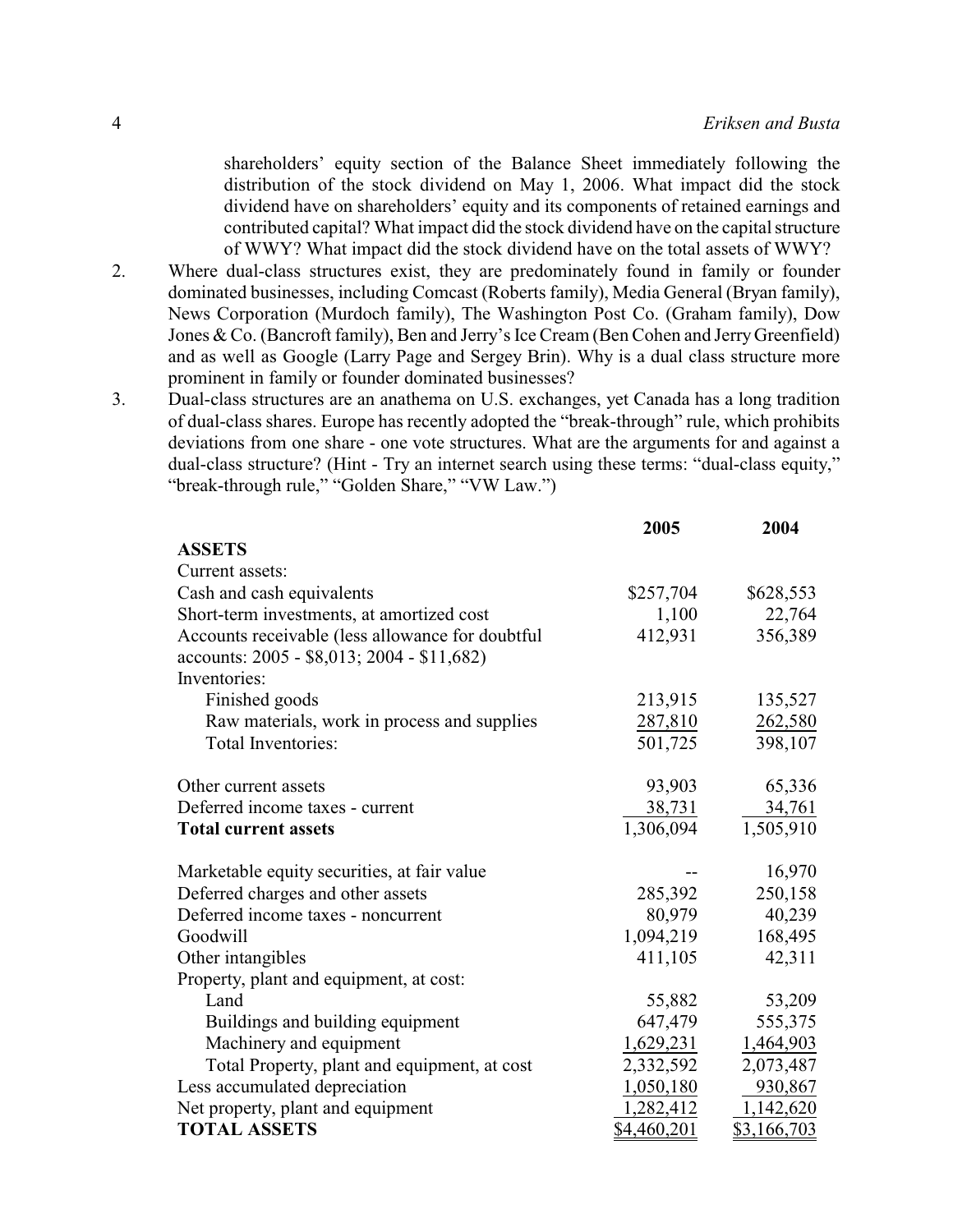|                                                                  | 2005        | 2004               |
|------------------------------------------------------------------|-------------|--------------------|
| <b>LIABILITIES AND STOCKHOLDERS' EQUITY</b>                      |             |                    |
| <b>Current liabilities:</b>                                      |             |                    |
| Line of credit                                                   |             | \$90,000           |
| Current portion of long-term debt and commercial                 | \$100,000   |                    |
| paper                                                            |             |                    |
| Accounts payable                                                 | 312,954     | 216,764            |
| Accrued expenses                                                 | 412,164     | 270,898            |
| Interest payable                                                 | 20,510      | 338                |
| Dividends payable                                                | 62,459      | 52,821             |
| Income and other taxes payable                                   | 62,596      | 76,554             |
| Deferred income taxes - current                                  | 10,128      | 10,595             |
| <b>Total current liabilities</b>                                 | 980,811     | 717,970            |
| Deferred income taxes - noncurrent                               | 110,687     | 88,112             |
| Other noncurrent liabilities                                     | 154,281     | 181,937            |
| Long-term debt                                                   | 1,000,000   |                    |
| <b>Total liabilities</b>                                         | 2,245,779   | 988,019            |
| Stockholders' equity:                                            |             |                    |
| Preferred Stock - no par value (Authorized -                     |             |                    |
| 20,000,000 shares; Issued - None)                                |             |                    |
| Common Stock - no par value (Authorized: 2005 -                  | 13,274      | 13,254             |
| 1,000,000,000 shares, 2004 - 400,000,000 shares;                 |             |                    |
| Issued: 2005 - 199,230,000 shares, 2004 - 198,930,000<br>shares) |             |                    |
| Class B Common Stock - convertible (Authorized:                  | 2,222       | 2,242              |
| 2005 - 300,000,000 shares, 2004 - 80,000,000 shares;             |             |                    |
| Outstanding: 2005 - 33,211,000 shares, 2004 -                    |             |                    |
| 33,511,000 shares)                                               |             |                    |
| Additional paid-in capital                                       | 37,760      | 17,764             |
| Retained earnings                                                | 2,702,947   | 2,435,838          |
| Common Stock in treasury, at cost (2005 - 9,631,000              | (513,763)   | (346,087)          |
| shares; 2004 - 7,670,000 shares)                                 |             |                    |
| Accumulated other comprehensive income (loss):                   |             |                    |
| Foreign currency translation adjustment                          | (27, 633)   | 44,936             |
| Gain (loss) on derivative contracts                              | (385)       | 758                |
| Unrealized holding gains on marketable equity                    |             |                    |
| securities                                                       |             | 9,979              |
|                                                                  | (28,018)    | 55,673             |
| Total stockholders' equity                                       | 2,214,422   | 2,178,684          |
| <b>TOTAL LIABILITIES AND STOCKHOLDERS'</b>                       |             |                    |
| <b>EQUITY</b>                                                    | \$4,460,201 | <u>\$3,166,703</u> |